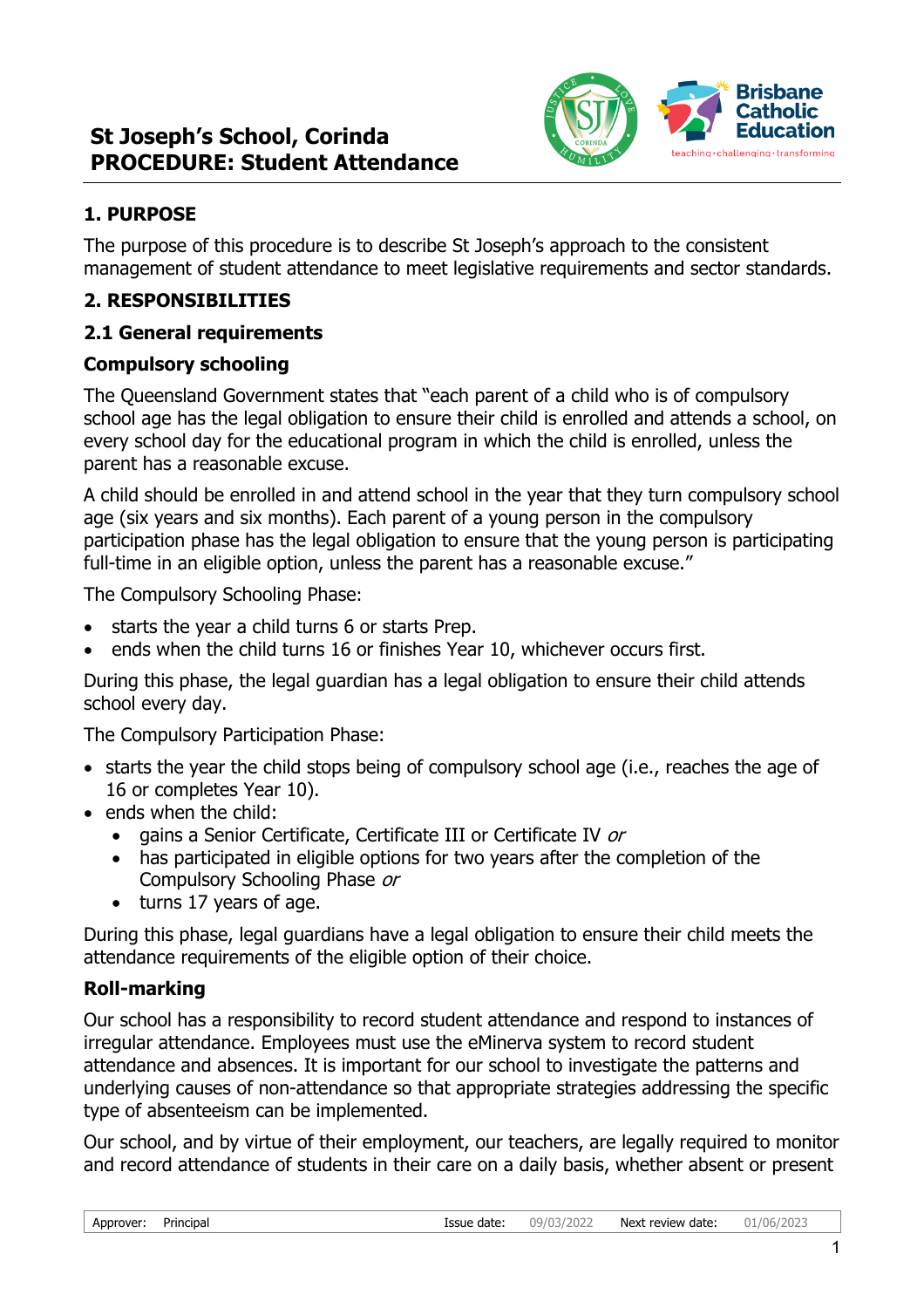

in class, on excursion or at a school-based activity.

### **Student attendance level**

Students, legal guardians, and employees work together to ensure all students meet the school expectation of 90% or above attendance and zero unexplained absences.

90% attendance equates to 5 days absence per term and 10 days absence per semester.

#### **2.2 Roles and responsibilities**

| <b>Role</b>              | <b>Responsibilities</b>                                                                    |  |
|--------------------------|--------------------------------------------------------------------------------------------|--|
| Principal                | implement this procedure<br>$\bullet$                                                      |  |
|                          | manage student attendance in consultation with the school                                  |  |
|                          | community                                                                                  |  |
|                          | engage with families to proactively promote high levels of<br>student attendance           |  |
|                          | monitor non-attendance and re-engage students in                                           |  |
|                          | partnership with parents/legal guardians                                                   |  |
|                          | ensure compliance of data entry in alignment with eMinerva<br>requirements                 |  |
|                          | ensure employees are made aware of BCE's Student                                           |  |
|                          | Attendance policy and this procedure                                                       |  |
|                          | ensure a link to this procedure is provided to relief staff                                |  |
|                          | (i.e., published on school portal)                                                         |  |
|                          | record and report attendance data in annual reviews                                        |  |
|                          | ensure relief staff are entered into WSS timesheets in order<br>to gain access to eMinerva |  |
|                          | ensure eMinerva training is part of the induction process for                              |  |
|                          | new employees and annual training for existing employees.                                  |  |
| Employees with roll-     | ensure data is entered into eMinerva in an accurate and<br>$\bullet$                       |  |
| marking responsibilities | timely manner, at least twice per day                                                      |  |
|                          | for any student absent from school without explanation,<br>$\bullet$                       |  |
|                          | report and follow up on the same day as the day of the                                     |  |
|                          | absence to parents/legal guardians using ParentSMS                                         |  |
|                          | follow up on eMinerva notifications of unexplained absences                                |  |
|                          | inform Principal of unexplained or 3+ days of absence with                                 |  |
|                          | an explanation.                                                                            |  |

### **3. PROCEDURE**

| <b>Activity</b>    | <b>Requirement</b>                                                                                                                                                                        |
|--------------------|-------------------------------------------------------------------------------------------------------------------------------------------------------------------------------------------|
| Attendance Marking | Attendance must be marked for all students each morning by<br>8.50am and in the afternoon by 2.00pm by the class teachers<br>The Student Services School Officer must check this has been |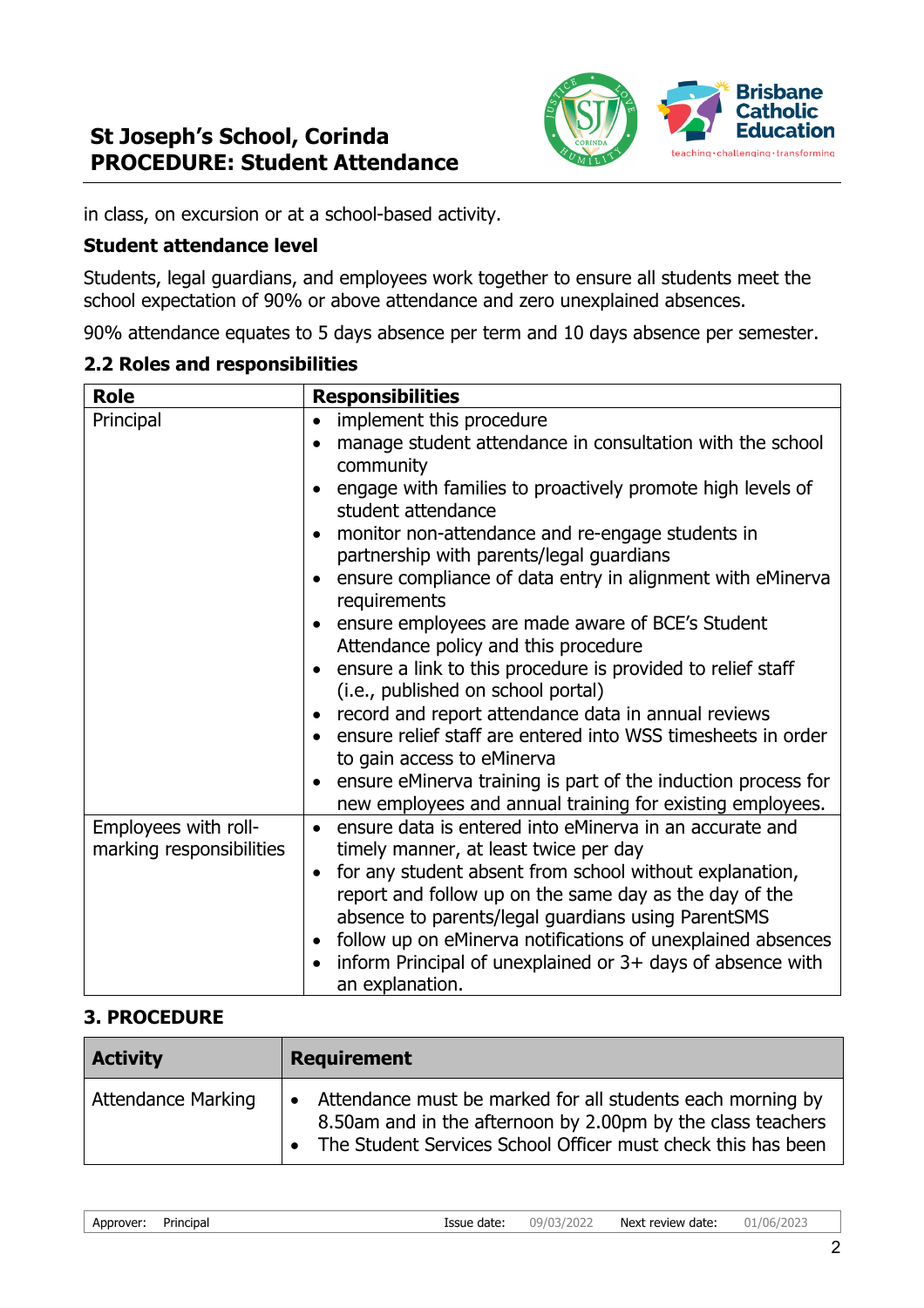

| <b>Activity</b>                   | <b>Requirement</b>                                                                                                                                                                                                                                                                                                                                                                                                                                                                                                                                                                                                                                                                                                                                                                                                                                                   |  |
|-----------------------------------|----------------------------------------------------------------------------------------------------------------------------------------------------------------------------------------------------------------------------------------------------------------------------------------------------------------------------------------------------------------------------------------------------------------------------------------------------------------------------------------------------------------------------------------------------------------------------------------------------------------------------------------------------------------------------------------------------------------------------------------------------------------------------------------------------------------------------------------------------------------------|--|
|                                   | done for classes at 9.15am and 2.15 pm daily<br>A phone call must be made to the teacher if the class roll is<br>$\bullet$<br>not marked on time<br>School leadership will be advised of unmarked and incorrectly<br>$\bullet$<br>marked rolls<br>Incorrectly marked rolls must be corrected by the teacher<br>$\bullet$<br>responsible for the class.                                                                                                                                                                                                                                                                                                                                                                                                                                                                                                               |  |
| Present Categories in<br>eMinerva | Students who are:<br>$\bullet$<br>in class must be marked 'Present - In Class'<br>$\circ$<br>in an alternate learning activity must be marked<br>$\circ$<br>'Present - Alternate Learning Activity'<br>with Guidance Counsellors must be marked as<br>$\circ$<br>'Present - In-School Appointment'<br>in sick bay must have their attendance category<br>$\circ$<br>changed to 'Present $-$ In Sick Bay' by the office<br>personnel<br>participating in activities (excursion, camps etc.)<br>$\circ$<br>must be marked by the teacher responsible for the<br>activity<br>These attendance categories must not be changed, unless<br>the student is present in class and then the category must be<br>changed to 'Present - In Class'<br>Students must only be marked as 'Present – Not Required to<br>$\bullet$<br>Attend' upon instruction from School Leadership. |  |
| Absent Categories in<br>eMinerva  | Students who are:<br>$\bullet$<br>not in class, and notification has not been received<br>$\circ$<br>from a parent/legal guardian, must be marked 'Absent<br>– Unexplained<br>not in class, and notification has been received from a<br>$\circ$<br>parent/legal guardian, must be marked 'Absent -<br>Explained'<br>When marking the roll, if teachers have received written<br>information from the parent/legal guardian regarding a<br>student's absence from school, the teacher must enter the<br>details (including absence category) into a log in eMinerva<br>If the parent/legal guardian has informed the office of the<br>absence, the school officer must enter these details into a log<br>in eMinerva<br>Class teachers must enter any information regarding future                                                                                   |  |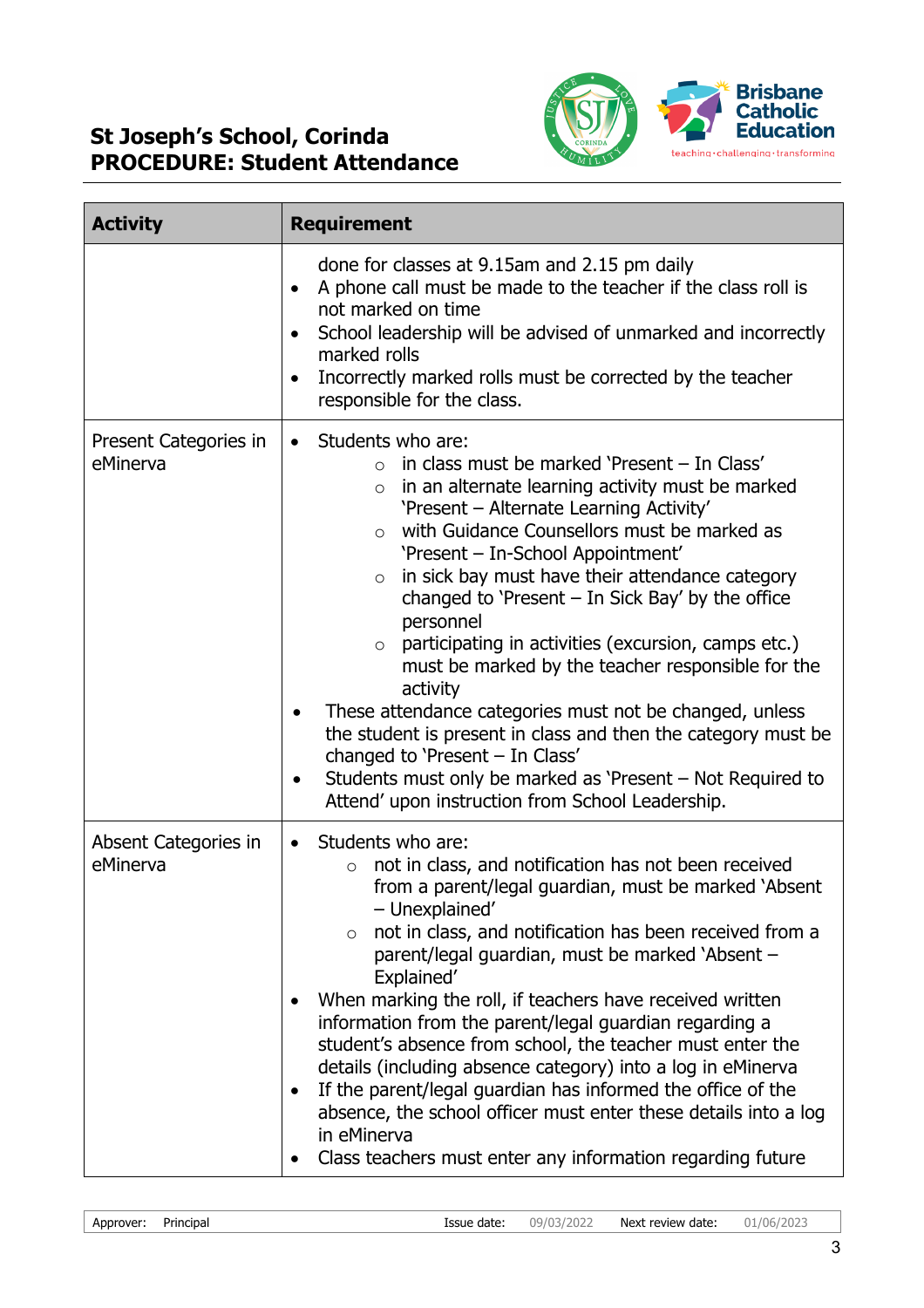

| <b>Activity</b>                | <b>Requirement</b>                                                                                                                                                                                                                                                                                                                                                                                                                                                                                                                                                                                                                                                                                                                                                                                                                                                                                                                                                      |  |
|--------------------------------|-------------------------------------------------------------------------------------------------------------------------------------------------------------------------------------------------------------------------------------------------------------------------------------------------------------------------------------------------------------------------------------------------------------------------------------------------------------------------------------------------------------------------------------------------------------------------------------------------------------------------------------------------------------------------------------------------------------------------------------------------------------------------------------------------------------------------------------------------------------------------------------------------------------------------------------------------------------------------|--|
|                                | planned absences of students by entering a Notified Absence<br>into e-Minerva<br>For any student absent from school without explanation, the<br>school must report to the parent/legal guardian on the day of<br>the absence<br>If a student is away for three (3) consecutive days (or earlier<br>٠<br>if concerned), the class teacher must contact the parent/legal<br>guardian<br>If a student has been previously marked 'Present at school',<br>but they are not in class without permission, the teacher must<br>ring the office and advise that the student is not present.<br>Office personnel must inform school leadership that the<br>student is missing. They must then attempt to locate the<br>student who must be managed under the school's Student<br>Behaviour Support Plan<br>Students must only be marked as 'Absent – Not Required to<br>Attend', 'Absent - Truant' or 'Absent - Internal Suspension'<br>upon instruction from school leadership. |  |
| Unexplained<br><b>Absences</b> | A notification must be sent to the student's parent/legal<br>guardian on the same day once an unexplained absence has<br>been identified. The class teacher must follow up any<br>unexplained absences by contacting the student's parent/legal<br>guardian<br>If a child protection order is in place, then the Child Safety<br>$\bullet$<br>Officer must be notified, as well as the legal guardian<br>Past unexplained absences are indicated by the red<br>Unexplained Absence Alert icon on class rolls. When the class<br>teacher receives written explanation of the absence from the<br>student's legal guardian, they must update the absence<br>category and enter details into eMinerva.                                                                                                                                                                                                                                                                     |  |
| Late Arrivals                  | A student is considered to have arrived late any time after the<br>8.40 am bell on a school day<br>All students arriving late must sign in at the office and must<br>$\bullet$<br>be given a late slip. This slip must be presented to the teacher<br>when arriving in class. If they do not have a late slip, they<br>must be sent to the office to sign in<br>If class teachers observe a student has made a habit of<br>arriving late, or is late for three consecutive days, they must<br>contact the student's parent/legal guardian as per this                                                                                                                                                                                                                                                                                                                                                                                                                   |  |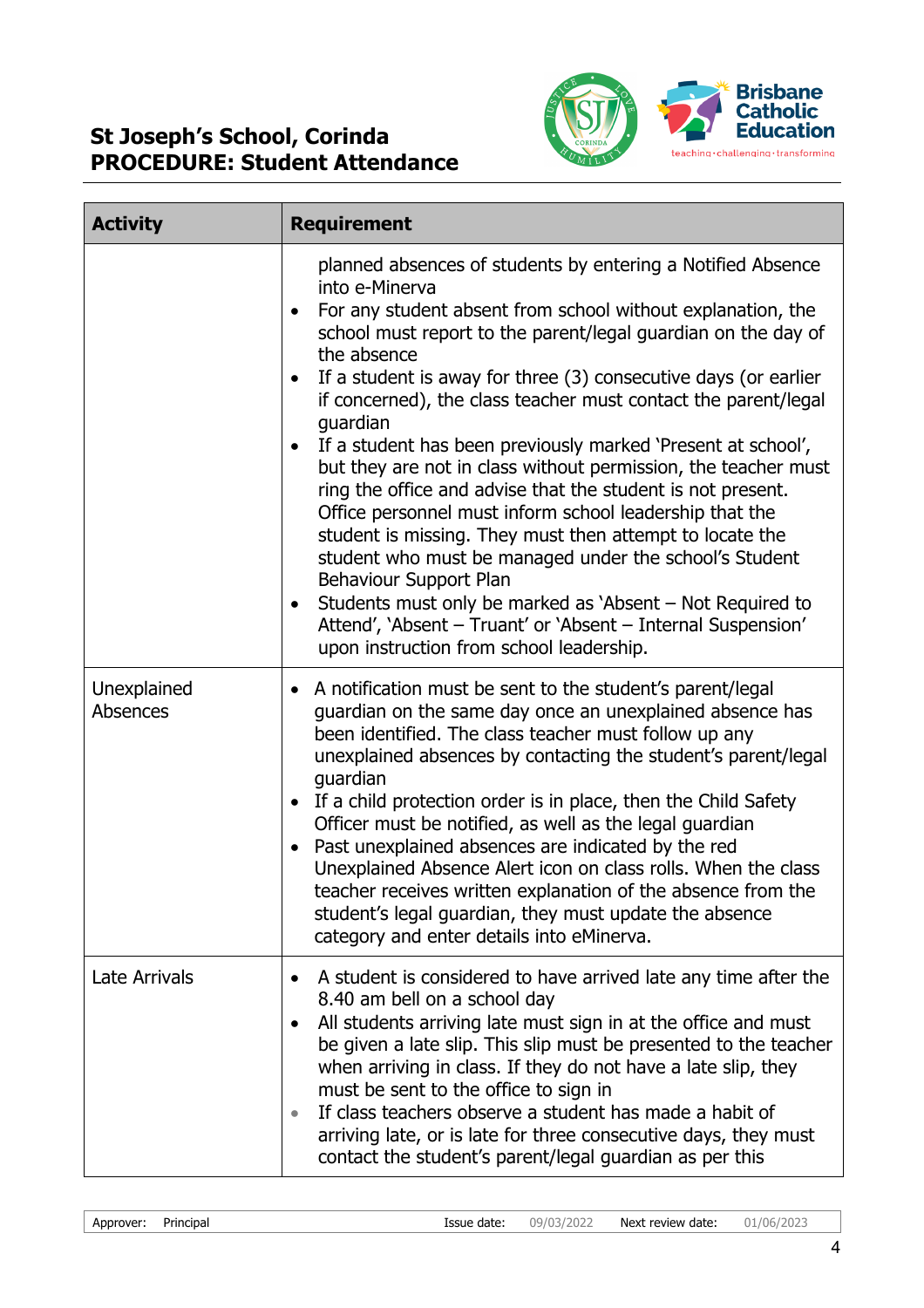

| <b>Activity</b>                          | <b>Requirement</b>                                                                                                                                                                                                                                                                                                                                                                                                                                                                                                                                                                                                                                                                        |  |
|------------------------------------------|-------------------------------------------------------------------------------------------------------------------------------------------------------------------------------------------------------------------------------------------------------------------------------------------------------------------------------------------------------------------------------------------------------------------------------------------------------------------------------------------------------------------------------------------------------------------------------------------------------------------------------------------------------------------------------------------|--|
|                                          | procedure                                                                                                                                                                                                                                                                                                                                                                                                                                                                                                                                                                                                                                                                                 |  |
| <b>Early Departures</b>                  | A student is considered to have departed early any time<br>before 3.00pm on a school day. All students leaving early<br>must be signed out at the School Office by a legal guardian.<br>Office staff will ring the classroom to ask the student to come<br>to the office. Parents/caregivers do not collect students from<br>the classroom.                                                                                                                                                                                                                                                                                                                                               |  |
| <b>SMS Messages</b>                      | Unexplained Absences: An SMS message will be sent to the<br>$\bullet$<br>student's Main Contact at approximately 9.30am each day<br>advising of any "Unexplained absences".                                                                                                                                                                                                                                                                                                                                                                                                                                                                                                               |  |
| Non-Marking of<br><b>Electronic Roll</b> | If the school computer system is offline, hard copies of all<br>$\bullet$<br>class rolls must be provided by the office. Once the system is<br>online the class teacher must mark the roll in eMinerva so that<br>the records are correct. This may be done the next day, if<br>necessary. Only administrators can amend marked rolls in<br>consultation with the leadership team.<br>In the event of an emergency evacuation, hard copies of rolls<br>must be taken to the evacuation area and be marked by class<br>teachers. Class teachers must advise a member of the<br>leadership team of any unexplained absentees.<br>During an emergency lockdown, the roll must not be marked. |  |
| <b>Activities</b>                        | An activity must be entered into eMinerva for students<br>attending excursions, camps, and other school-based activities<br>A yellow alert will appear next to the student's name on class<br>rolls to indicate the student has a timetable clash. The activity<br>must be marked by the employee responsible for the event,<br>e.g., 'Present - Work Study'; 'Present - Excursion'. This<br>attendance category will automatically inherit through the rest<br>of the student's timetable for the day<br>These attendance categories must not be changed, unless the<br>student is present at school and then the category must be<br>changed to 'Present $-$ In Class'.                 |  |
| Relief and supervising<br>staff          | Relief staff must have access to the school portal and<br>eMinerva using their own BCE username and password and<br>must mark attendance in eMinerva for each class they are<br>supervising                                                                                                                                                                                                                                                                                                                                                                                                                                                                                               |  |